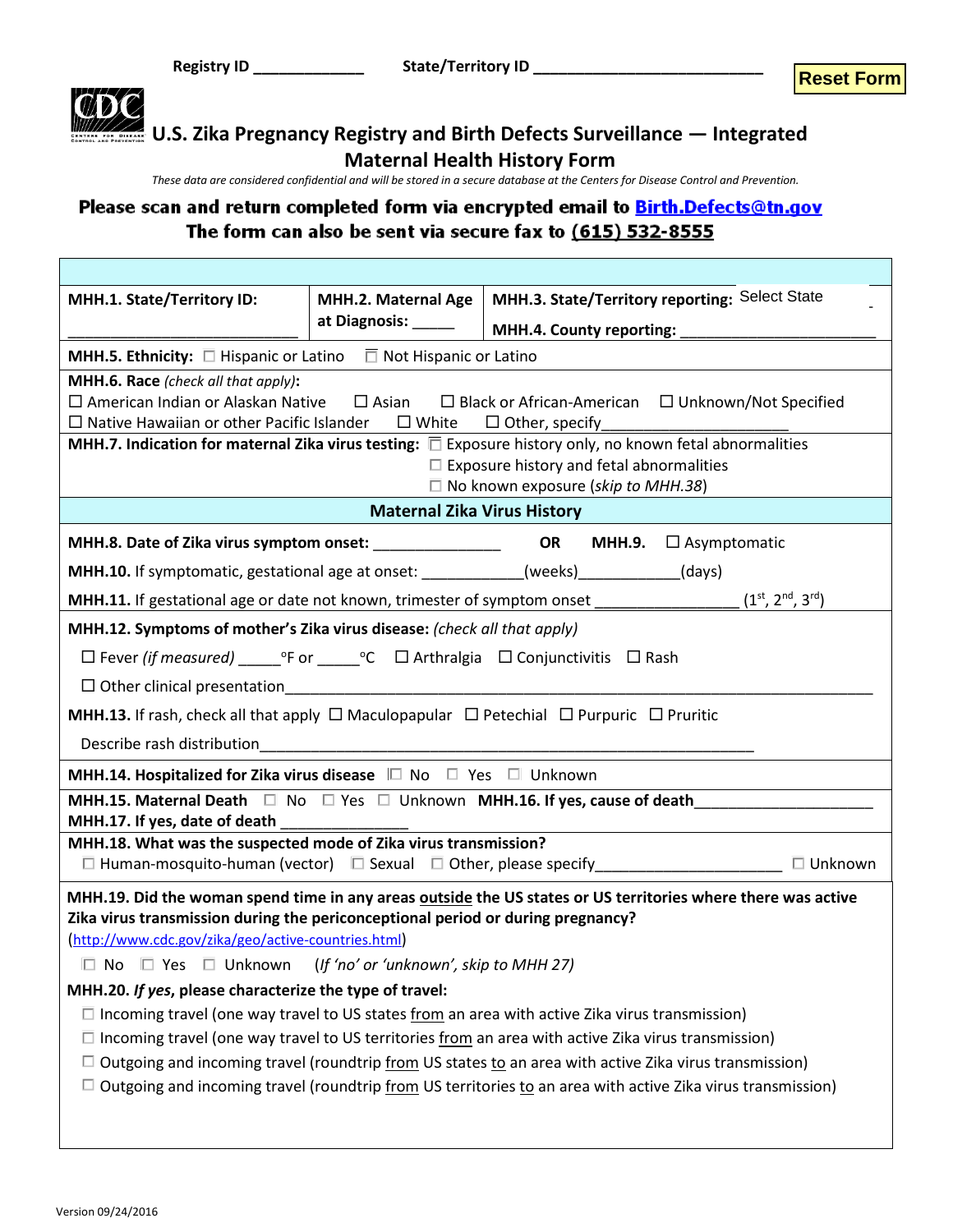| If incoming or outgoing travel, please list location and dates of travel:                                                                                                                                                                    |                                  |                                                       |                          |  |  |
|----------------------------------------------------------------------------------------------------------------------------------------------------------------------------------------------------------------------------------------------|----------------------------------|-------------------------------------------------------|--------------------------|--|--|
| <b>MHH.21.</b> Country of exposure (1)                                                                                                                                                                                                       |                                  | <b>MHH.22.</b> Start Date                             | End Date ______________  |  |  |
|                                                                                                                                                                                                                                              | $\Box$ Start date is same as LMP |                                                       |                          |  |  |
| <b>MHH.23.</b> Country of exposure (2)                                                                                                                                                                                                       |                                  | <b>MHH.24.</b> Start Date                             | End Date _______________ |  |  |
|                                                                                                                                                                                                                                              | $\Box$ Start date is same as LMP |                                                       |                          |  |  |
| MHH.25. Country of exposure (3)                                                                                                                                                                                                              |                                  |                                                       | End Date                 |  |  |
|                                                                                                                                                                                                                                              | $\Box$ Start date is same as LMP |                                                       |                          |  |  |
| MHH.27. Was the Zika virus exposure within the 50 states, DC, or territories? $\square$ No $\square$ Yes $\square$ Unknown                                                                                                                   |                                  |                                                       |                          |  |  |
| If yes, separately list each state or territory where Zika virus exposure occurred, and dates of possible exposure:                                                                                                                          |                                  |                                                       |                          |  |  |
| MHH.28. State or territory 1                                                                                                                                                                                                                 |                                  |                                                       | End Date                 |  |  |
|                                                                                                                                                                                                                                              | $\Box$ Start date is same as LMP |                                                       | $\Box$ Still at location |  |  |
| MHH.30. State or territory 2                                                                                                                                                                                                                 |                                  | <b>MHH.31.</b> Start Date _______________             | End Date _______________ |  |  |
|                                                                                                                                                                                                                                              | $\Box$ Start date is same as LMP |                                                       | $\Box$ Still at location |  |  |
| MHH.32. State or territory 3                                                                                                                                                                                                                 |                                  |                                                       | End Date                 |  |  |
|                                                                                                                                                                                                                                              | $\Box$ Start date is same as LMP |                                                       | $\Box$ Still at location |  |  |
| MHH.34. If suspected mode of transmission is sexual, was the pregnant woman's sexual partner(s):<br>$\Box$ Male $\Box$ Female <i>Please check all that apply</i>                                                                             |                                  |                                                       |                          |  |  |
| MHH.35. Did any sexual partner(s) have an illness that included fever, rash, joint pain, or pink eye during or within<br>2 weeks of spending any time in an area with active Zika virus transmission?<br>$\Box$ No $\Box$ Yes $\Box$ Unknown |                                  |                                                       |                          |  |  |
| MHH.36. If yes, was there unprotected sexual contact while partner(s) had this illness?                                                                                                                                                      |                                  |                                                       |                          |  |  |
| $\Box$ No $\Box$ Yes $\Box$ Unknown                                                                                                                                                                                                          |                                  |                                                       |                          |  |  |
| MHH.37. Did partner have a test that demonstrated laboratory evidence of Zika virus infection?                                                                                                                                               |                                  |                                                       | $\Box$ No $\Box$ Yes     |  |  |
| $\Box$ Unknown                                                                                                                                                                                                                               |                                  |                                                       |                          |  |  |
|                                                                                                                                                                                                                                              |                                  | Maternal Health History (Underlying maternal illness) |                          |  |  |
| <b>MHH.38. Diabetes</b> $\Box$ No $\Box$ Yes $\Box$ Unknown                                                                                                                                                                                  |                                  |                                                       |                          |  |  |
| <b>MHH.39. Maternal Phenylketonuria (PKU)</b> $\Box$ No $\Box$ Yes $\Box$ Unknown<br>MHH.40. Hypothyroidism □ No □ Yes □ Unknown                                                                                                             |                                  |                                                       |                          |  |  |
| MHH.41. High Blood Pressure or Hypertension □ No □ Yes □ Unknown                                                                                                                                                                             |                                  |                                                       |                          |  |  |
| <b>MHH.42. Other underlying illness(es):</b> $\square$ No $\square$ Yes $\square$ Unknown                                                                                                                                                    |                                  |                                                       |                          |  |  |
| MHH.43. If yes, specify:                                                                                                                                                                                                                     |                                  |                                                       |                          |  |  |
| <b>Pregnancy Information</b>                                                                                                                                                                                                                 |                                  |                                                       |                          |  |  |
| MHH.44. Last menstrual period (LMP):<br>MHH.45. Estimated delivery date (EDD):                                                                                                                                                               |                                  |                                                       |                          |  |  |
| MHH.46. Estimated delivery date based on (check all that apply):                                                                                                                                                                             |                                  |                                                       |                          |  |  |
| $\Box$ 3 <sup>rd</sup> trimester ultrasound<br>$\Box$ LMP $\Box$ 1 <sup>st</sup> trimester ultrasound $\Box$ 2 <sup>nd</sup> trimester ultrasound<br>$\Box$ Other, specify                                                                   |                                  |                                                       |                          |  |  |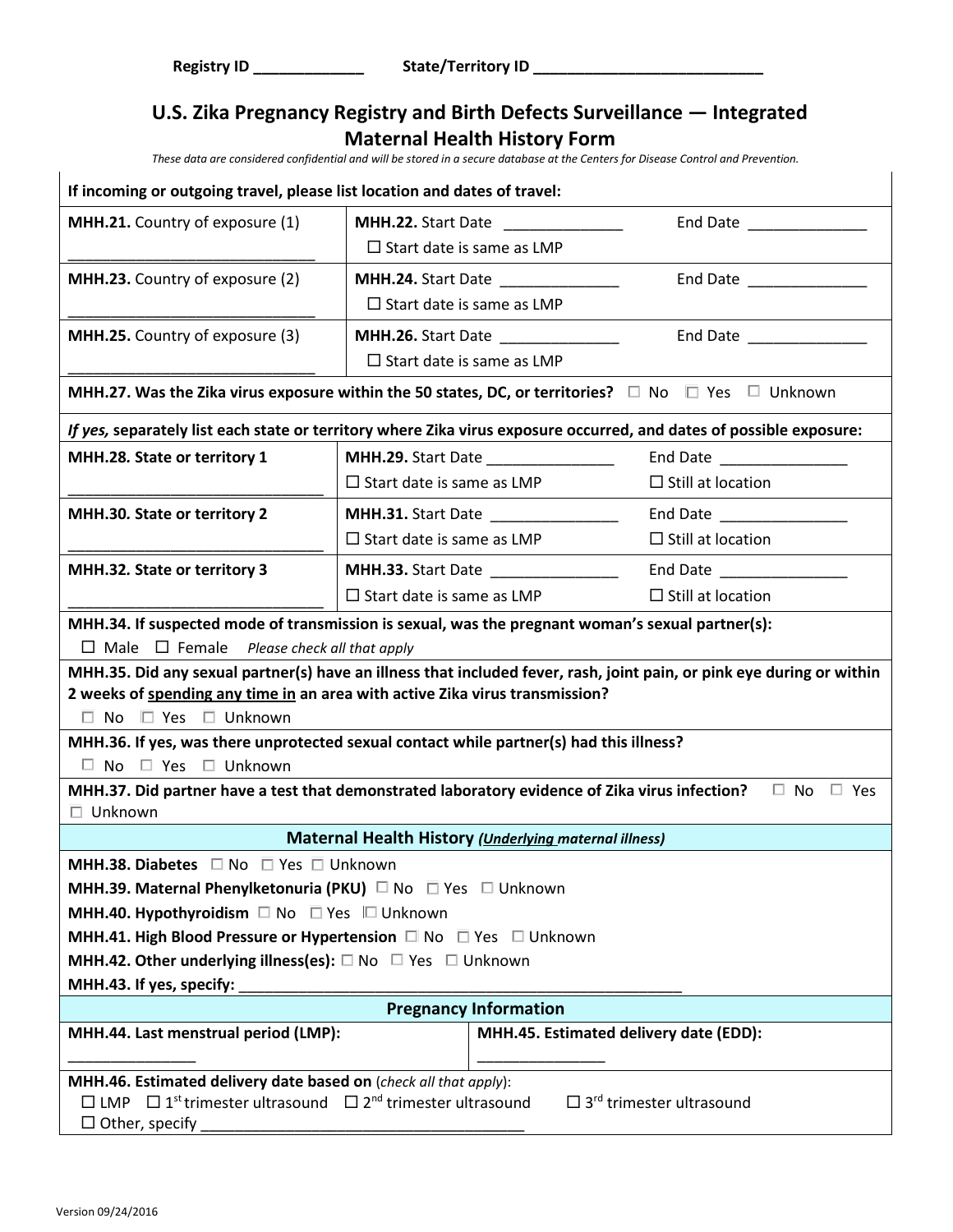| These data are considered confidential and will be stored in a secure database at the Centers for Disease Control and Prevention. |  |  |  |
|-----------------------------------------------------------------------------------------------------------------------------------|--|--|--|
|                                                                                                                                   |  |  |  |

| <b>OB</b><br><b>History:</b>                                                          | <b>MHH.47.</b> # pregnancies (including current pregnancy) ______<br><b>MHH.48.</b> # living children<br><b>MHH.50.</b> # elective terminations<br>MHH.49. # miscarriages |                                                  |                                                                                    |  |
|---------------------------------------------------------------------------------------|---------------------------------------------------------------------------------------------------------------------------------------------------------------------------|--------------------------------------------------|------------------------------------------------------------------------------------|--|
|                                                                                       | <b>MHH.51.</b> Prior fetus/infant with microcephaly: $\square$ No $\square$ Yes $\square$ Unknown                                                                         |                                                  |                                                                                    |  |
|                                                                                       | <b>MHH.52.</b> If yes, cause genetic?: $\Box$ No $\Box$ Yes $\Box$ Unknown                                                                                                |                                                  |                                                                                    |  |
|                                                                                       | <b>MHH.53. Gestation:</b> $\Box$ Single $\Box$ Twins $\overline{\Box}$ Triplets+                                                                                          |                                                  |                                                                                    |  |
| Substance use                                                                         | MHH.54. Alcohol use:                                                                                                                                                      | $\Box$ No $\Box$ Yes $\Box$ Unknown              |                                                                                    |  |
| during this                                                                           | MHH.55. Cocaine use:                                                                                                                                                      | $\Box$ No $\Box$ Yes $\Box$ Unknown              |                                                                                    |  |
| pregnancy:                                                                            | MHH.56. Smoking:                                                                                                                                                          | $\Box$ No $\Box$ Yes $\Box$ Unknown              |                                                                                    |  |
|                                                                                       | <b>Complications during current pregnancy</b>                                                                                                                             |                                                  |                                                                                    |  |
| <b>MHH.57.</b>                                                                        | Toxoplasmosis infection:                                                                                                                                                  | $\Box$ No $\Box$ Yes $\Box$ Unknown              |                                                                                    |  |
| <b>MHH.58.</b>                                                                        | Cytomegalovirus infection:                                                                                                                                                | $\Box$ No $\Box$ Yes $\Box$ Unknown              |                                                                                    |  |
| MHH.59.                                                                               | Herpes Simplex infection:                                                                                                                                                 | $\square$ No $\square$ Yes $\square$ Unknown     |                                                                                    |  |
| MHH.60.                                                                               | Rubella infection:                                                                                                                                                        | $\Box$ No $\Box$ Yes $\Box$ Unknown              |                                                                                    |  |
| MHH.61.                                                                               | Lymphocytic choriomeningitis virus<br>infection:                                                                                                                          | $\Box$ No $\Box$ Yes $\Box$ Unknown              |                                                                                    |  |
| MHH.62.                                                                               | Syphilis infection:                                                                                                                                                       | $\Box$ No $\Box$ Yes $\Box$ Unknown              |                                                                                    |  |
|                                                                                       | MHH.63. If yes for infection testing during current pregnancy, please describe results:                                                                                   |                                                  |                                                                                    |  |
| MHH.64.                                                                               | Fetal genetic abnormality:                                                                                                                                                | $\square$ No $\square$ Yes, describe             |                                                                                    |  |
|                                                                                       |                                                                                                                                                                           | $\Box$ Unknown                                   |                                                                                    |  |
| MHH.65.                                                                               | <b>Gestational diabetes:</b>                                                                                                                                              | $\square$ No $\square$ Yes $\square$ Unknown     |                                                                                    |  |
| MHH.66.                                                                               | Pregnancy-related hypertension:                                                                                                                                           | $\Box$ Unknown<br>$\Box$ No $\Box$ Yes           |                                                                                    |  |
| MHH.67.                                                                               | Intrauterine death of a twin:                                                                                                                                             | $\Box$ No $\Box$ Yes $\Box$ Unknown              |                                                                                    |  |
| <b>MHH.68.</b>                                                                        | Other: □ No □ Yes □ Unknown                                                                                                                                               |                                                  |                                                                                    |  |
| MHH.69. If yes, please specify                                                        |                                                                                                                                                                           |                                                  |                                                                                    |  |
| <b>MHH.70. Medications during pregnancy:</b> $\Box$ No $\Box$ Yes $\Box$ Unknown      |                                                                                                                                                                           |                                                  |                                                                                    |  |
| MHH.71. If yes, specify (please specify type and see guide for further instructions): |                                                                                                                                                                           |                                                  |                                                                                    |  |
|                                                                                       |                                                                                                                                                                           |                                                  |                                                                                    |  |
| Pregnancy Losses: Please also complete pertinent sections of neonatal assessment form |                                                                                                                                                                           |                                                  |                                                                                    |  |
|                                                                                       | MHH.72. Did this pregnancy end in miscarriage (<20 weeks of gestation)?                                                                                                   |                                                  |                                                                                    |  |
|                                                                                       | $\Box$ No $\Box$ Yes $\Box$ Unknown                                                                                                                                       |                                                  | MHH.73. Date: _____________________ OR gestational age________ weeks               |  |
|                                                                                       | MHH.74. Please describe any abnormalities noted                                                                                                                           |                                                  |                                                                                    |  |
|                                                                                       | MHH.75. Did this pregnancy end in stillbirth (intrauterine fetal demise) (220 weeks of gestation)?                                                                        |                                                  |                                                                                    |  |
|                                                                                       | $\Box$ No $\Box$ Yes $\Box$ Unknown                                                                                                                                       |                                                  | <b>MHH.76.</b> Date: __________________________ OR gestational age__________ weeks |  |
|                                                                                       | MHH.77. Please describe any abnormalities noted                                                                                                                           |                                                  |                                                                                    |  |
|                                                                                       | MHH.78. Was this pregnancy terminated?<br>$\Box$ No $\Box$ Yes $\Box$ Unknown                                                                                             |                                                  |                                                                                    |  |
|                                                                                       | MHH.80. Please describe any abnormalities noted                                                                                                                           |                                                  | <b>MHH.79.</b> Date: ________________________ OR gestational age ________ weeks    |  |
|                                                                                       |                                                                                                                                                                           | <b>Maternal Prenatal Imaging and Diagnostics</b> |                                                                                    |  |
| MHH.81.                                                                               |                                                                                                                                                                           |                                                  |                                                                                    |  |
|                                                                                       | <b>MHH.84. Overall fetal ultrasound results:</b> $\Box$ Normal                                                                                                            |                                                  | $\Box$ Abnormal                                                                    |  |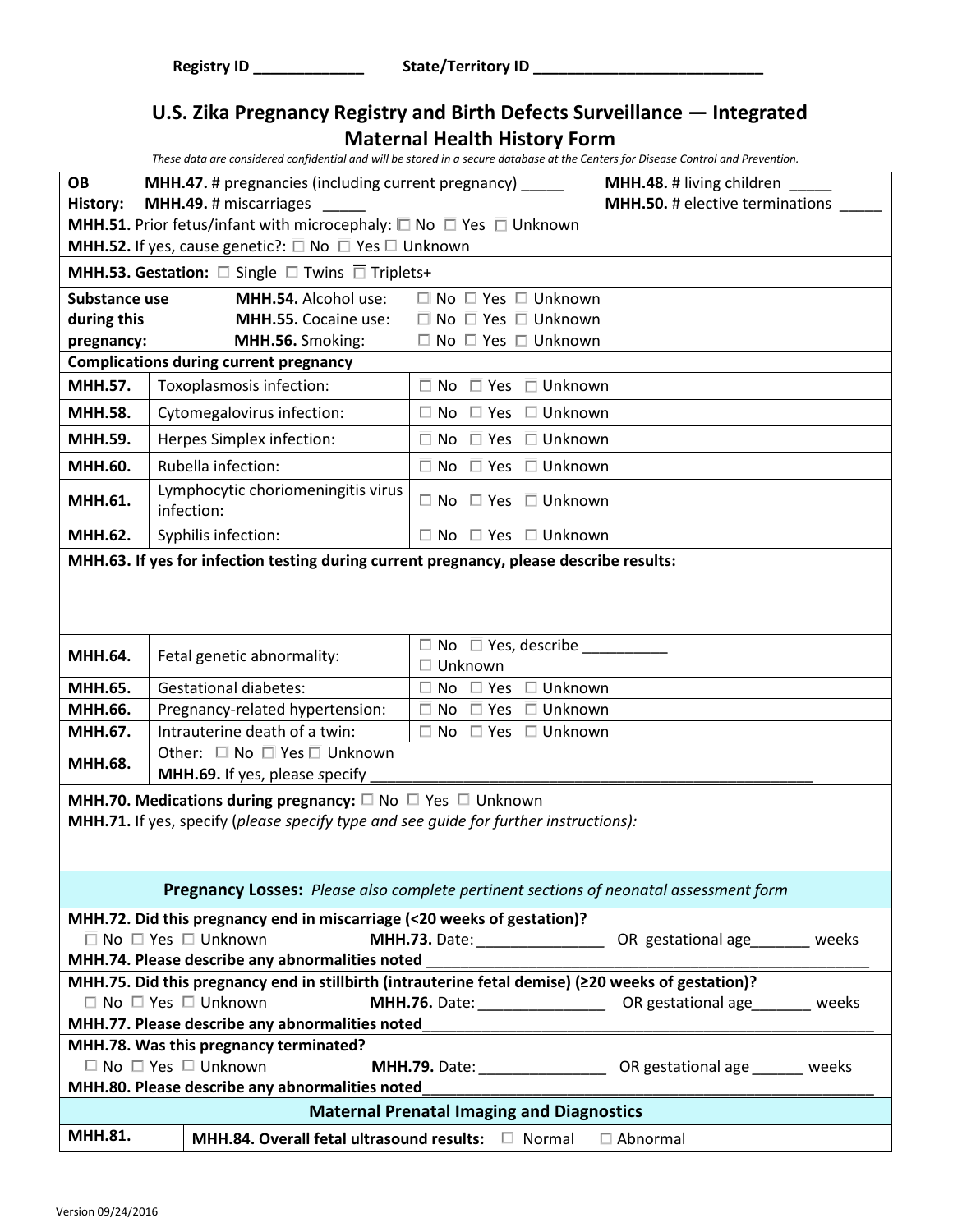| Date(s) of                                                     | <b>MHH.85.</b> $\Box$ Reported by patient/healthcare provider $\Box$ Ultrasound report |                                       |                                                                                                                                 |                            |  |
|----------------------------------------------------------------|----------------------------------------------------------------------------------------|---------------------------------------|---------------------------------------------------------------------------------------------------------------------------------|----------------------------|--|
| ultrasound(s):                                                 | MHH.86. Head circumference (HC) _________ cm                                           |                                       |                                                                                                                                 |                            |  |
|                                                                | <b>MHH.87.</b> $\Box$ Normal $\Box$ Abnormal (by physician report)                     |                                       |                                                                                                                                 |                            |  |
| $\Box$ MHH.82.                                                 | MHH.88. Biparietal diameter (BPD)                                                      | cm                                    |                                                                                                                                 |                            |  |
| Check if date                                                  | MHH.89. Femur length (FL) ______ cm                                                    |                                       |                                                                                                                                 |                            |  |
| approximated                                                   | MHH.90. Abdominal circumference (AC)                                                   |                                       | cm                                                                                                                              |                            |  |
|                                                                | <b>MHH.91.</b> $\square$ Symmetric intrauterine growth restriction (IUGR)              |                                       |                                                                                                                                 |                            |  |
| <b>MHH.83.</b> If                                              | □ Asymmetric IUGR (HC%>AC% or HC%>FL%)                                                 |                                       |                                                                                                                                 |                            |  |
| date not<br>known,                                             | MHH.92. Microcephaly                                                                   | $\Box$ No $\Box$ Yes                  | MHH.93. Intracranial<br>calcifications                                                                                          | $\square$ No $\square$ Yes |  |
| Gestational<br>age<br>(weeks) (days)                           | MHH.94. Cerebral / cortical<br>atrophy                                                 | $\Box$ No $\Box$ Yes                  | MHH.95. Abnormal cortical gyral<br>patterns (e.g., polymicrogyria,<br>lissencephaly, pachygyria,                                | $\Box$ No $\Box$ Yes       |  |
|                                                                |                                                                                        |                                       | schizencephaly, gray matter<br>heterotopia)                                                                                     |                            |  |
|                                                                | MHH.96. Corpus callosum<br>abnormalities                                               | $\Box$ No<br>$\Box$ Yes               | MHH.97. Cerebellar<br>abnormalities                                                                                             | $\Box$ No $\Box$ Yes       |  |
|                                                                | MHH.98. Porencephaly                                                                   | $\square$ No<br>$\Box$ Yes            | MHH.99. Hydranencephaly                                                                                                         | $\square$ No $\square$ Yes |  |
|                                                                | MHH.100. Moderate or<br>severe ventriculomegaly /<br>hydrocephaly                      | $\Box$ No $\Box$ Yes                  | MHH.101. Fetal brain disruption<br>sequence (collapsed skull,<br>overlapping sutures, prominent<br>occipital bone, scalp rugae) | $\Box$ No $\Box$ Yes       |  |
|                                                                | MHH.102. Other major brain<br>abnormalities                                            | $\Box$ No<br>$\square$ Yes            | MHH.103. Anencephaly / acrania                                                                                                  | $\Box$ No $\Box$ Yes       |  |
|                                                                | MHH.104. Encephalocele                                                                 | $\Box$ No<br>$\Box$ Yes               | MHH.105. Spina bifida                                                                                                           | $\square$ No $\square$ Yes |  |
|                                                                | MHH.106.<br>Holoprosencephaly /<br>arhinencephaly                                      | $\Box$ No<br>$\Box$ Yes               | MHH.107. Structural eye<br>abnormalities / dysplasia                                                                            | $\square$ No $\square$ Yes |  |
|                                                                | MHH.108. Arthrogryposis                                                                | $\Box$ Yes<br>$\square$ No            | MHH.109. Clubfoot                                                                                                               | $\Box$ No<br>$\Box$ Yes    |  |
|                                                                | MHH.110. Hydrops                                                                       | $\Box$ No<br>$\Box$ Yes               | MHH.111. Ascites                                                                                                                | $\Box$ No<br>$\Box$ Yes    |  |
|                                                                | MHH.112. Other                                                                         | $\Box$ Yes<br>$\Box$ No               | If yes, describe:                                                                                                               |                            |  |
|                                                                | MHH.113. Description of abnormal ultrasound findings:                                  |                                       |                                                                                                                                 |                            |  |
|                                                                |                                                                                        |                                       |                                                                                                                                 |                            |  |
| MHH.114.                                                       | MHH.117. Overall fetal ultrasound results:                                             | $\Box$                                | $\Box$ Abnormal<br>Normal                                                                                                       |                            |  |
| Date(s) of                                                     | <b>MHH.118.</b> $\Box$ Reported by patient/healthcare provider                         |                                       | $\Box$ Ultrasound report                                                                                                        |                            |  |
| Ultrasound(s):                                                 | MHH.119. Head circumference (HC)                                                       | cm                                    |                                                                                                                                 |                            |  |
| $\Box$ MHH.115.                                                | MHH.120. $\Box$ Normal                                                                 | $\Box$ Abnormal (by physician report) |                                                                                                                                 |                            |  |
| <b>MHH.121.</b> Biparietal diameter (BPD) ________ cm<br>check |                                                                                        |                                       |                                                                                                                                 |                            |  |
| if date                                                        | MHH.122. Femur length (FL) ______ cm                                                   |                                       |                                                                                                                                 |                            |  |
| approximated                                                   | MHH.123. Abdominal circumference (AC)<br>cm                                            |                                       |                                                                                                                                 |                            |  |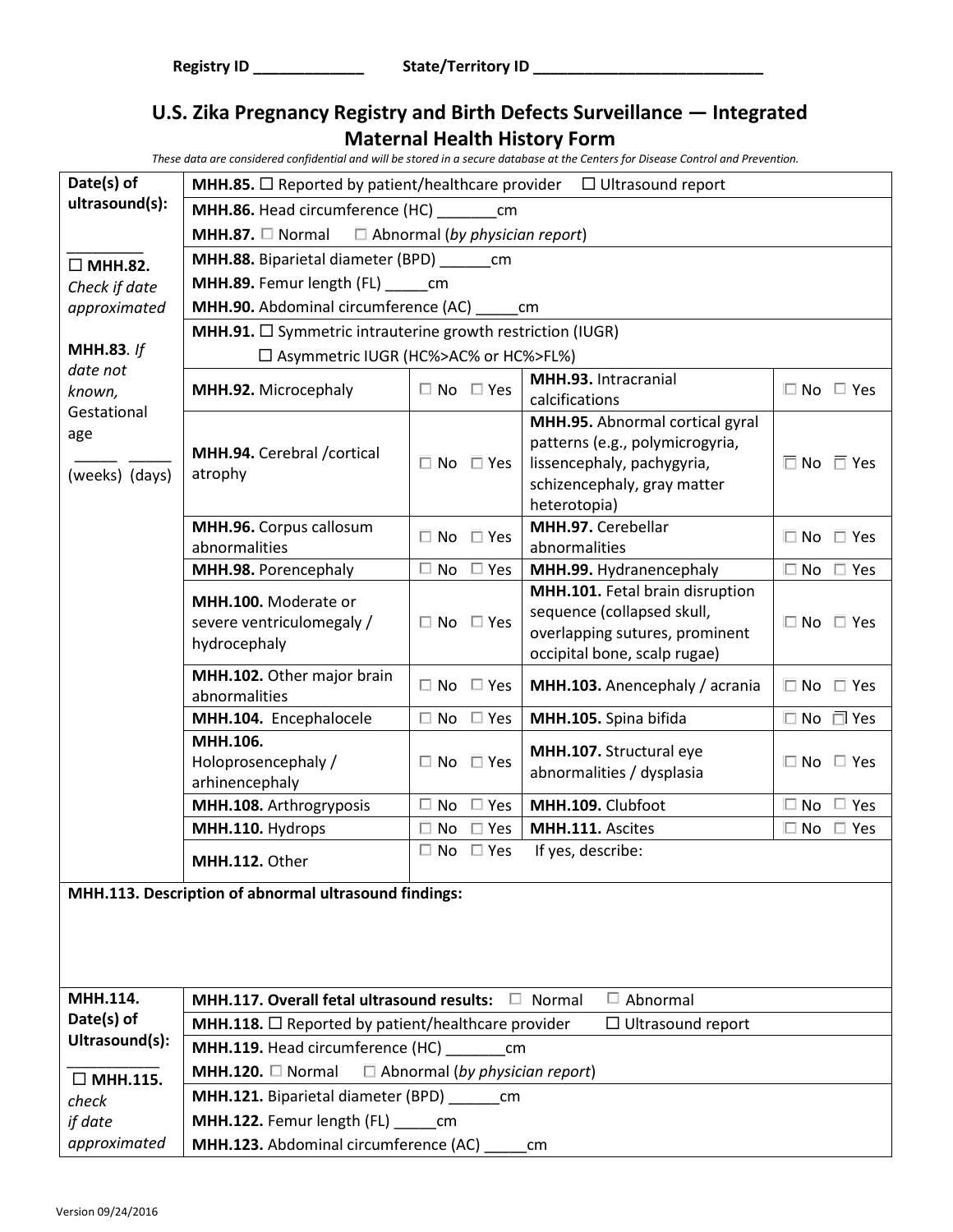|                                             | MHH.124. □ Symmetric IUGR                                           |                            | □ Asymmetric IUGR (HC%>AC% or HC%>FL%)                                                                                                                  |                            |  |
|---------------------------------------------|---------------------------------------------------------------------|----------------------------|---------------------------------------------------------------------------------------------------------------------------------------------------------|----------------------------|--|
| MHH.116.<br>if date not                     | MHH.125. Microcephaly                                               | $\Box$ No $\Box$ Yes       | MHH.126. Intracranial<br>calcifications                                                                                                                 | $\Box$ No $\Box$ Yes       |  |
| known,<br>gestational age<br>(weeks) (days) | MHH.127. Cerebral / cortical<br>atrophy                             | $\Box$ No $\Box$ Yes       | <b>MHH.128.</b> Abnormal cortical<br>gyral patterns (e.g.,<br>polymicrogyria, lissencephaly,<br>pachygyria, schizencephaly, gray<br>matter heterotopia) | $\Box$ No $\Box$ Yes       |  |
|                                             | MHH.129. Corpus callosum<br>abnormalities                           | $\Box$ No $\Box$ Yes       | MHH.130. Cerebellar<br>abnormalities                                                                                                                    | $\Box$ No $\Box$ Yes       |  |
|                                             | MHH.131. Porencephaly                                               | $\Box$ No<br>$\Box$ Yes    | MHH.132. Hydranencephaly                                                                                                                                | $\Box$ No<br>$\Box$ Yes    |  |
|                                             | MHH.133. Moderate or<br>severe ventriculomegaly /<br>hydrocephaly   | $\Box$ No $\Box$ Yes       | MHH.134. Fetal brain disruption<br>sequence (collapsed skull,<br>overlapping sutures, prominent<br>occipital bone, scalp rugae)                         | $\Box$ No $\Box$ Yes       |  |
|                                             | MHH.135. Other major brain<br>abnormalities                         | $\Box$ No $\Box$ Yes       | MHH.136. Anencephaly / acrania                                                                                                                          | $\Box$ No $\Box$ Yes       |  |
|                                             | MHH.137. Encephalocele                                              | $\Box$ Yes<br>$\square$ No | MHH.138. Spina bifida                                                                                                                                   | $\Box$ No<br>$\Box$ Yes    |  |
|                                             | MHH.139.<br>Holoprosencephaly /<br>arhinencephaly                   | $\Box$ No $\Box$ Yes       | MHH.140. Structural eye<br>abnormalities / dysplasia                                                                                                    | $\Box$ No $\Box$ Yes       |  |
|                                             | MHH.141. Arthrogryposis                                             | $\Box$ No $\Box$ Yes       | MHH.142. Clubfoot                                                                                                                                       | $\square$ No<br>$\Box$ Yes |  |
|                                             | MHH.143. Hydrops                                                    | $\Box$ No $\Box$ Yes       | MHH.144. Ascites                                                                                                                                        | $\Box$ Yes<br>$\Box$ No    |  |
|                                             | MHH.145. Other                                                      |                            | $\Box$ No $\Box$ Yes If yes, describe:                                                                                                                  |                            |  |
|                                             | MHH.146. Description of abnormal ultrasound findings:               |                            |                                                                                                                                                         |                            |  |
| MHH.147.                                    | MHH.150. Overall fetal ultrasound results: □ Normal                 |                            | $\Box$ Abnormal                                                                                                                                         |                            |  |
| Date(s) of                                  | <b>MHH.151.</b> $\Box$ Reported by patient/healthcare provider      |                            | $\Box$ Ultrasound report                                                                                                                                |                            |  |
| Ultrasound(s):                              | MHH.152. Head circumference (HC)                                    | cm                         |                                                                                                                                                         |                            |  |
|                                             | <b>MHH.153.</b> $\Box$ Normal $\Box$ Abnormal (by physician report) |                            |                                                                                                                                                         |                            |  |
| $\Box$ MHH.148.                             | <b>MHH.154.</b> Biparietal diameter (BPD) ________ cm               |                            |                                                                                                                                                         |                            |  |
| check if date                               | MHH.155. Femur length (FL) ______ cm                                |                            |                                                                                                                                                         |                            |  |
| approximated                                | MHH.156.Abdominal circumference (AC)                                |                            | cm                                                                                                                                                      |                            |  |
| <b>MHH.149.</b> if                          | MHH.157. □ Symmetric IUGR<br>□ Asymmetric IUGR (HC%>AC% or HC%>FL%) |                            |                                                                                                                                                         |                            |  |
| date not<br>known,                          | MHH.158. Microcephaly                                               | $\Box$ No $\Box$ Yes       | MHH.159. Intracranial<br>calcifications                                                                                                                 | $\Box$ No $\Box$ Yes       |  |
| gestational age<br>(weeks) (days)           | MHH.160. Cerebral / cortical<br>atrophy                             | $\Box$ No $\Box$ Yes       | MHH.161. Abnormal cortical<br>gyral patterns (e.g.,<br>polymicrogyria, lissencephaly,<br>pachygyria, schizencephaly, gray<br>matter heterotopia)        | $\Box$ No $\Box$ Yes       |  |
|                                             | MHH.162. Corpus callosum                                            | $\Box$ No<br>$\square$ Yes | MHH.163. Cerebellar                                                                                                                                     | $\Box$ No $\Box$ Yes       |  |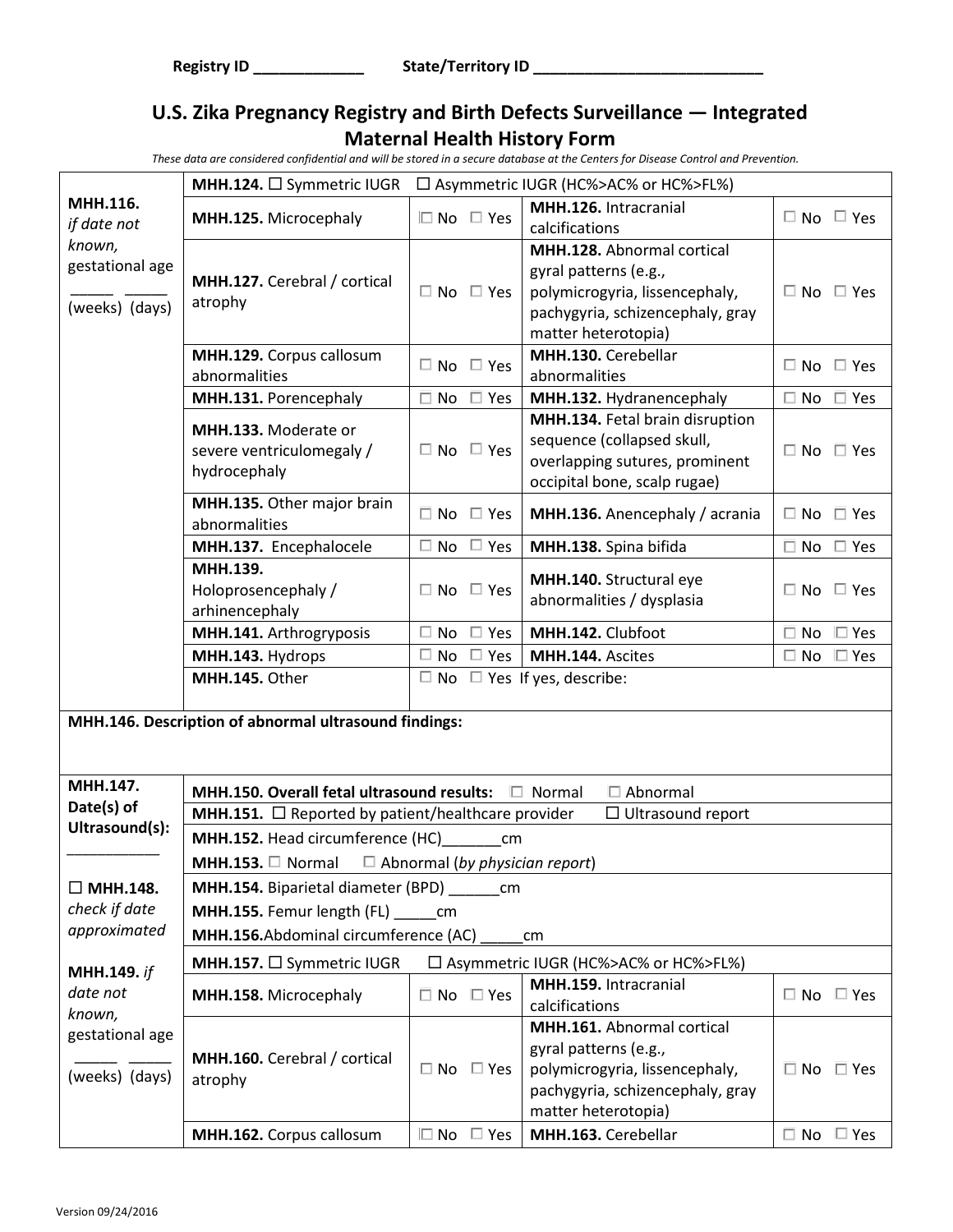|                                                                                               | abnormalities                                                                                                               |                            | abnormalities                                                                                                                                    |                            |  |
|-----------------------------------------------------------------------------------------------|-----------------------------------------------------------------------------------------------------------------------------|----------------------------|--------------------------------------------------------------------------------------------------------------------------------------------------|----------------------------|--|
|                                                                                               | MHH.164. Porencephaly                                                                                                       | $\Box$ No $\Box$ Yes       | MHH.165. Hydranencephaly                                                                                                                         | $\Box$ No $\Box$ Yes       |  |
|                                                                                               | MHH.166. Moderate or<br>severe ventriculomegaly /<br>hydrocephaly                                                           | $\Box$ No $\Box$ Yes       | MHH.167. Fetal brain disruption<br>sequence (collapsed skull,<br>overlapping sutures, prominent<br>occipital bone, scalp rugae)                  | $\Box$ No $\Box$ Yes       |  |
|                                                                                               | MHH.168. Other major brain<br>abnormalities                                                                                 | $\Box$ No $\Box$ Yes       | MHH.169. Anencephaly / Acrania                                                                                                                   | $\Box$ No $\Box$ Yes       |  |
|                                                                                               | MHH.170. Encephalocele                                                                                                      | $\Box$ Yes<br>No.          | MHH.171. Spina bifida                                                                                                                            | $\Box$ No<br>$\Box$ Yes    |  |
|                                                                                               | MHH.172.<br>Holoprosencephaly /<br>arhinencephaly                                                                           | $\Box$ No $\Box$ Yes       | MHH.173. Structural eye<br>abnormalities / dysplasia                                                                                             | $\Box$ No $\Box$ Yes       |  |
|                                                                                               | MHH.174. Arthrogryposis                                                                                                     | $\Box$<br>$\Box$ Yes<br>No | MHH.175. Clubfoot                                                                                                                                | $\square$ No<br>$\Box$ Yes |  |
|                                                                                               | MHH.176. Hydrops                                                                                                            | $\Box$ No $\Box$ Yes       | MHH.177. Ascites                                                                                                                                 | $\Box$ No<br>$\Box$ Yes    |  |
|                                                                                               | MHH.178. Other                                                                                                              |                            | $\Box$ No $\Box$ Yes If yes, describe:                                                                                                           |                            |  |
|                                                                                               | MHH.179. Description of abnormal ultrasound findings:                                                                       |                            |                                                                                                                                                  |                            |  |
|                                                                                               |                                                                                                                             |                            |                                                                                                                                                  |                            |  |
|                                                                                               |                                                                                                                             |                            | ** For additional ultrasounds, please request a supplementary imaging form**                                                                     |                            |  |
| $\Box$ No $\Box$ Yes (If yes, please answer questions below)<br>MHH.180. Fetal MRI performed: |                                                                                                                             |                            |                                                                                                                                                  |                            |  |
| MHH.181.                                                                                      | MHH.184. Overall fetal MRI results: □ Normal □ Abnormal                                                                     |                            |                                                                                                                                                  |                            |  |
| Date(s) of                                                                                    | <b>MHH.185.</b> $\Box$ Reported by patient/healthcare provider $\Box$ MRI report<br>MHH.186. Head circumference (HC) ___ cm |                            |                                                                                                                                                  |                            |  |
| $MRI(s)$ :                                                                                    |                                                                                                                             |                            |                                                                                                                                                  |                            |  |
|                                                                                               | <b>MHH.187.</b> $\Box$ Normal $\Box$ Abnormal (by physician report)                                                         |                            |                                                                                                                                                  |                            |  |
|                                                                                               | <b>MHH.188.</b> Biparietal diameter (BPD) _______ cm                                                                        |                            |                                                                                                                                                  |                            |  |
| $\Box$ MHH.182.                                                                               | MHH.189. Femur length (FL) cm                                                                                               |                            |                                                                                                                                                  |                            |  |
| check if date is<br>approximated                                                              | MHH.190. Abdominal circumference (AC)                                                                                       |                            | cm                                                                                                                                               |                            |  |
|                                                                                               | MHH.191. □ Symmetric IUGR<br>□ Asymmetric IUGR (HC%>AC% or HC%>FL%)                                                         |                            |                                                                                                                                                  |                            |  |
|                                                                                               | MHH.192. Microcephaly                                                                                                       | $\Box$ No $\Box$ Yes       | MHH.193. Intracranial                                                                                                                            | $\Box$ No $\Box$ Yes       |  |
|                                                                                               |                                                                                                                             |                            | calcifications                                                                                                                                   |                            |  |
| <b>MHH.183.</b> if<br>date not<br>known,<br>gestational age                                   | MHH.194. Cerebral / cortical<br>atrophy                                                                                     | $\Box$ No $\Box$ Yes       | MHH.195. Abnormal cortical<br>gyral patterns (e.g.,<br>polymicrogyria, lissencephaly,<br>pachygyria, schizencephaly, gray<br>matter heterotopia) | $\Box$ No $\Box$ Yes       |  |
| (weeks) (days)                                                                                | MHH.196. Corpus callosum<br>abnormalities                                                                                   | $\Box$ No<br>$\Box$ Yes    | MHH.197. Cerebellar<br>abnormalities                                                                                                             | $\Box$ No $\Box$ Yes       |  |
|                                                                                               | MHH.198. Porencephaly                                                                                                       | $\square$ No<br>$\Box$ Yes | MHH.199. Hydranencephaly                                                                                                                         | $\Box$ No $\Box$ Yes       |  |
|                                                                                               | MHH.200. Moderate or<br>severe ventriculomegaly /<br>hydrocephaly                                                           | $\Box$ No $\Box$ Yes       | MHH.201. Fetal brain disruption<br>sequence (collapsed skull,<br>overlapping sutures, prominent<br>occipital bone, scalp rugae)                  | $\Box$ No $\Box$ Yes       |  |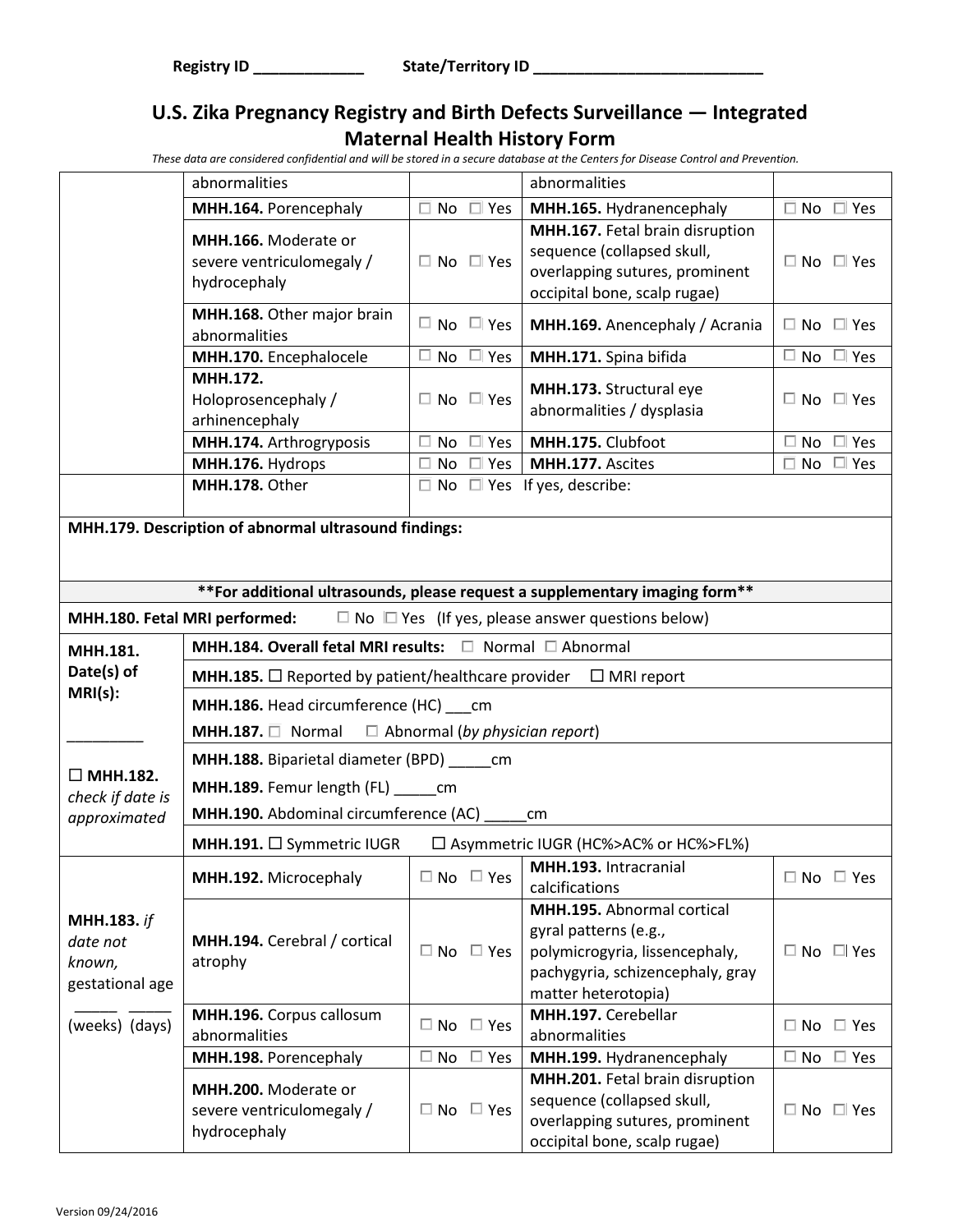*These data are considered confidential and will be stored in a secure database at the Centers for Disease Control and Prevention.*

| MHH.202. Other major brain<br>abnormalities       |                            | $\Box$ No $\Box$ Yes   MHH.203. Anencephaly / acrania | $\Box$ No $\Box$ Yes |
|---------------------------------------------------|----------------------------|-------------------------------------------------------|----------------------|
| MHH.204. Encephalocele                            | $\Box$ No $\Box$ Yes       | MHH.205. Spina bifida                                 | $\Box$ No $\Box$ Yes |
| MHH.206.<br>Holoprosencephaly /<br>arhinencephaly | $\Box$ No $\Box$ Yes       | MHH.207. Structural eye<br>abnormalities / dysplasia  | $\Box$ No $\Box$ Yes |
| MHH.208. Arthrogryposis                           | $\square$ No $\square$ Yes | MHH.209. Clubfoot                                     | $\Box$ No $\Box$ Yes |
| MHH.210. Hydrops                                  | $\Box$ No $\Box$ Yes       | MHH.211. Ascites                                      | $\Box$ No $\Box$ Yes |
| MHH.212. Other                                    |                            | $\Box$ No $\Box$ Yes If yes, describe:                |                      |

**MHH.213. Description of abnormal MRI findings:**

#### **MHH.214. Amniocentesis performed:** □ No □ Yes

*If Zika virus testing performed on amniotic fluid, please enter in Laboratory Results Form.* 

*If cytogenetic testing performed on amniotic fluid, please enter below.*

#### **Prenatal (Fetal) Cytogenetic Testing**

**MHH.215. Prenatal (fetal) cytogenetic testing performed:** □ No  $□$  Yes (If yes, please answer questions below)

| <b>MHH.216. Cytogenetic Tests</b>                 | MHH.217. Date of test:                                                                                                                | MHH.219. Specimen type:                             | <b>MHH.220. Test Result</b> |
|---------------------------------------------------|---------------------------------------------------------------------------------------------------------------------------------------|-----------------------------------------------------|-----------------------------|
| Karyotype<br><b>FISH</b>                          |                                                                                                                                       | l Amniocentesis<br>$\Box$ Chorionic Villus Sampling | Normal<br>Abnormal          |
| CGH microarray<br>Cell-free DNA<br>Other, specify | <b>MHH.218. Gestational Age:</b><br>(weeks)<br>(days) or<br>Trimester: $\square 1^{\rm st}$ $\square 2^{\rm nd}$ $\square 3^{\rm rd}$ | (CVS)<br>∃ Maternal Serum<br>Other, specify         | Unknown                     |

**MHH.221. Description of abnormal cytogenetic testing findings:**

#### **Prenatal (Fetal) Cytogenetic Testing**

**MHH.222. Prenatal (fetal) cytogenetic testing performed:** □ No □ Yes (If yes, please answer questions below)

|                                                                                                                                                                                                                                                                                                                                                                        | MHH.224. Date of test | <b>MHH.223. Cytogenetic Tests</b> |
|------------------------------------------------------------------------------------------------------------------------------------------------------------------------------------------------------------------------------------------------------------------------------------------------------------------------------------------------------------------------|-----------------------|-----------------------------------|
| ∃ Amniocentesis<br>l Normal<br>Karyotype<br>$\Box$ Chorionic Villus Sampling<br>Abnormal<br><b>FISH</b><br><b>MHH.225. Gestational Age:</b><br>Unknown<br>(CVS)<br>CGH microarray<br>(days) or<br>(weeks)<br>Cell-free DNA<br>Maternal Serum<br>Trimester: $\square 1^{\text{st}}$ $\square 2^{\text{nd}}$ $\square 3^{\text{rd}}$<br>Other, specify<br>Other, specify |                       |                                   |